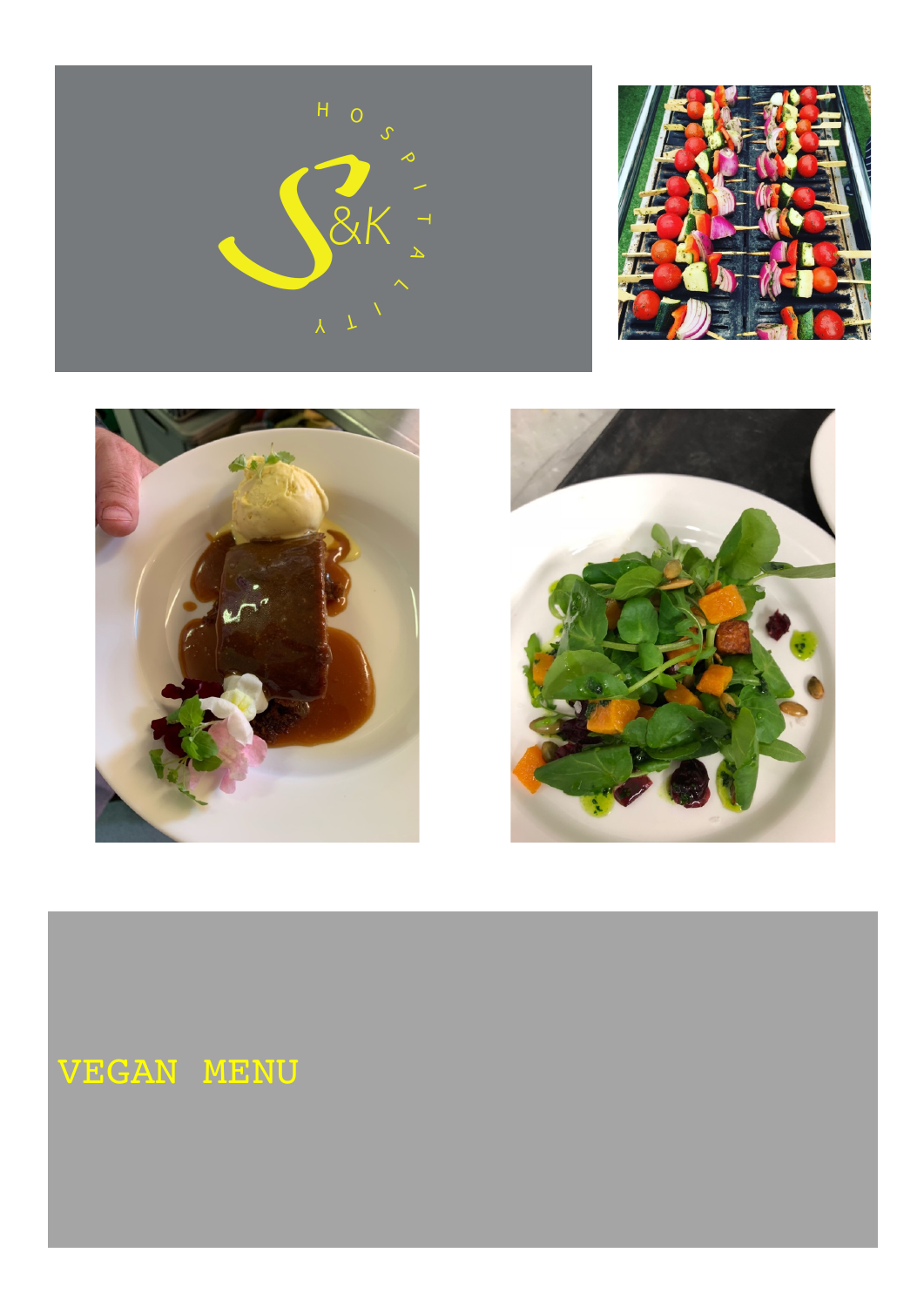

Asian pancakes, filled with mango, red pepper, spring onion, cucumber and sweet chilli sauce

Red chicory leaf, topped with beetroot, pickled red onion and black olive

Sour dough bruschetta, topped with sun dried tomato, basil leaf and tofu

Sour dough bruschetta, topped with garlic mushrooms and tarragon

Marinated artichokes and char-grilled red pepper skewers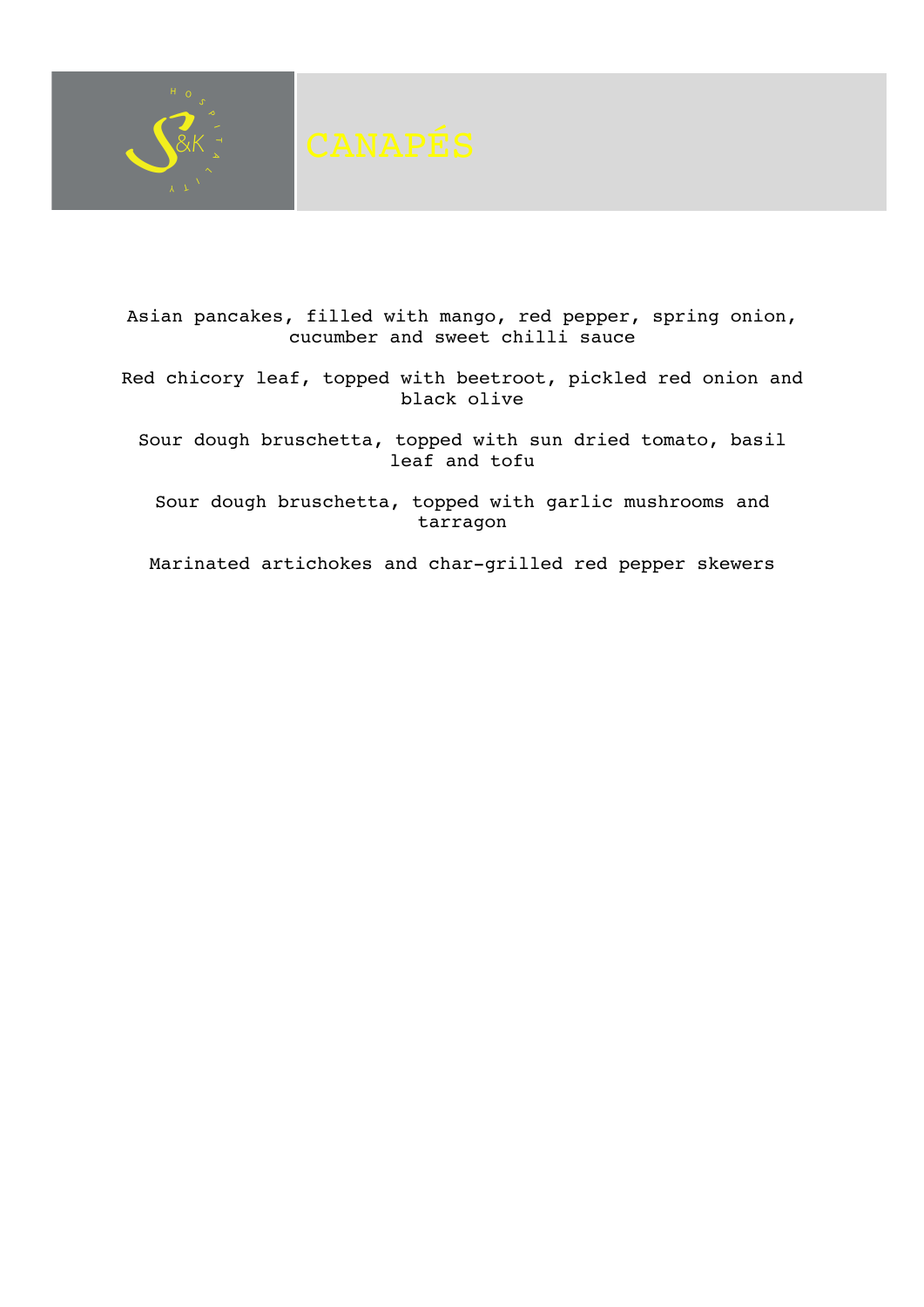

Butternut squash soup Wild mushroom soup Risotto Chargrilled vegetable salad Tofu, ribboned carrots, courgettes and aubergine Black olive gnocchi, gazpacho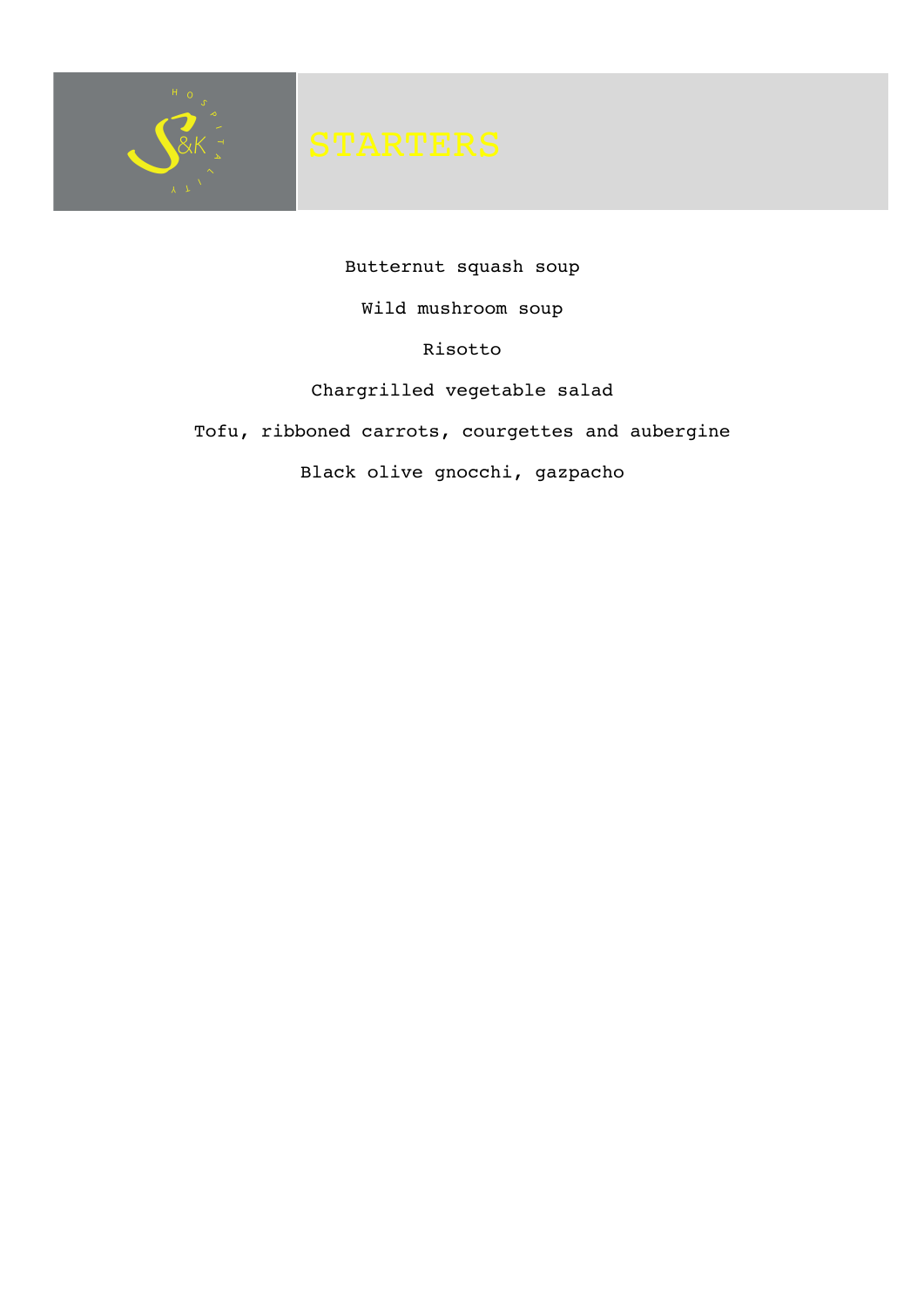

Beetroot, walnut & lentil wellington Vegetable and hazelnut tart Cranberry and quinoa stuffed butternut squash Cauliflower stew Cottage pie Chargrilled aubergine, roasted tomato and pine nut dressing

Quinoa and corn chowder